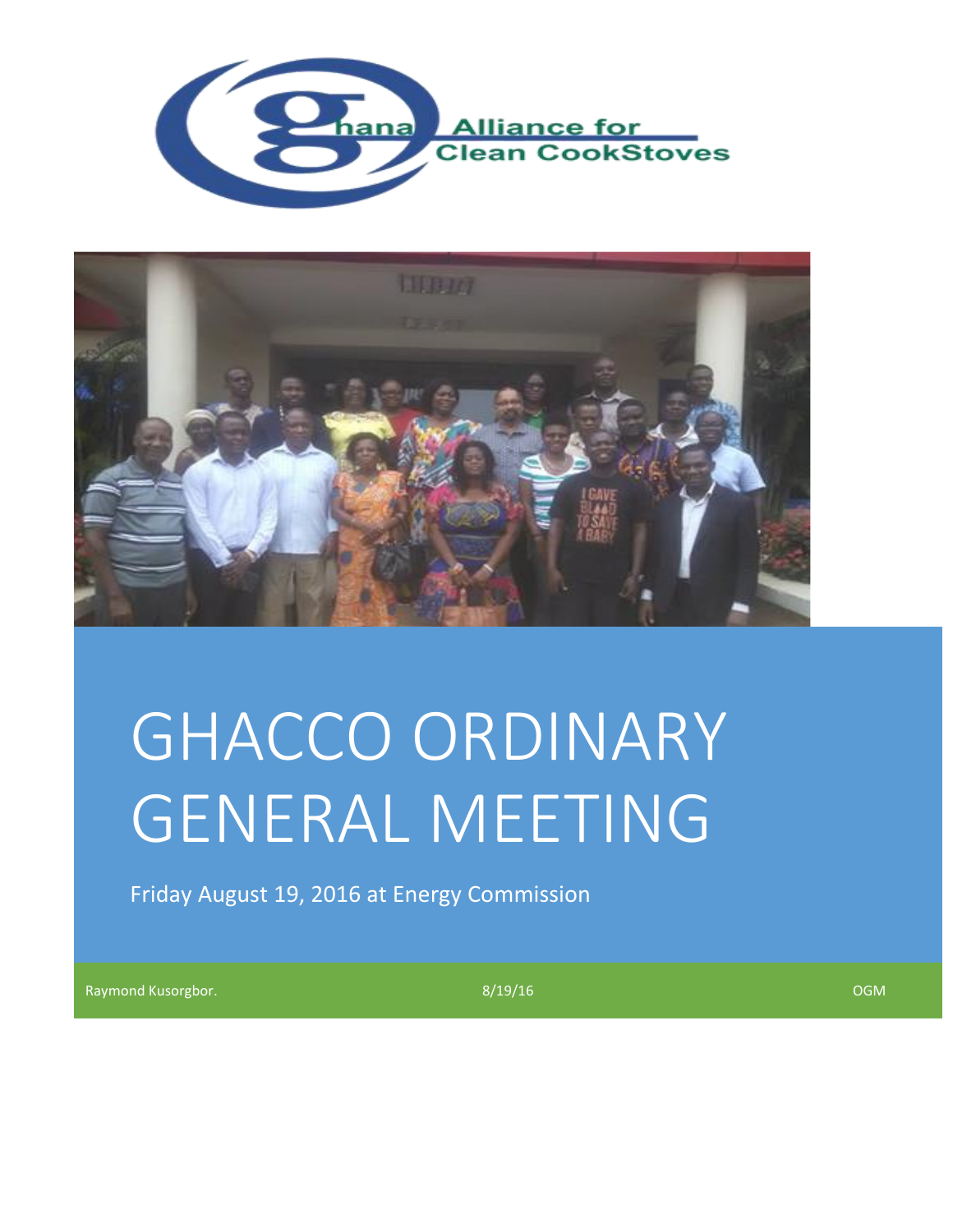| Contents                                                                                                                                                                                                                                                                                                                                                                                                     |  |
|--------------------------------------------------------------------------------------------------------------------------------------------------------------------------------------------------------------------------------------------------------------------------------------------------------------------------------------------------------------------------------------------------------------|--|
|                                                                                                                                                                                                                                                                                                                                                                                                              |  |
|                                                                                                                                                                                                                                                                                                                                                                                                              |  |
|                                                                                                                                                                                                                                                                                                                                                                                                              |  |
|                                                                                                                                                                                                                                                                                                                                                                                                              |  |
|                                                                                                                                                                                                                                                                                                                                                                                                              |  |
|                                                                                                                                                                                                                                                                                                                                                                                                              |  |
|                                                                                                                                                                                                                                                                                                                                                                                                              |  |
|                                                                                                                                                                                                                                                                                                                                                                                                              |  |
| ${\bf 10.0~CONCLUDING~REMARKS.}\hspace{1.0cm} {\bf .00~CONCLUDING~REMARKS.}\hspace{1.0cm} {\bf .00~ONCLUDING~REMARKS.}\hspace{1.0cm} {\bf .00~ONCLUDING~REMARKS.}\hspace{1.0cm} {\bf .00~ONCLUDING~REMARKS.}\hspace{1.0cm} {\bf .00~ONCLUDING~REMARKS.}\hspace{1.0cm} {\bf .00~ONCLUDING~REMARKS.}\hspace{1.0cm} {\bf .00~ONCLUDING~REMARKS.}\hspace{1.0cm} {\bf .00~ONCLUDING~REMARKS.}\hspace{1.0cm} {\bf$ |  |

# **LIST OF ABBREVIATIONS.**

| <b>BBC</b>      | British Broadcasting Corporation.                        |
|-----------------|----------------------------------------------------------|
| <b>CEO</b>      | Chief Executive Officer.                                 |
| EBA             | Evidence Base Advocacy                                   |
| <b>FMO</b>      | Dutch Development Bank.                                  |
| <b>GACC</b>     | Global Alliance for Clean Cookstoves.                    |
| <b>GES</b>      | Ghana Education Service                                  |
| <b>GHACCO</b>   | Ghana Alliance for Clean Cookstoves & Fuels.             |
| GIZ             | German Agency for International Cooperation              |
| <b>GTV</b>      | Ghana Television                                         |
| <b>INSPOCCE</b> | Integrated School Project, on Clean Cooking Energy.      |
| <b>MESTI</b>    | Ministry of Environment Science Technology & Innovation. |
| <b>NAMA</b>     | Nationally Appropriate Mitigation Action.                |
| OGM             | <b>Ordinary General Meetings</b>                         |
| RVO.            | Netherland Enterprise Agency.                            |
| <b>SDGs</b>     | Sustainable Development Goals.                           |
| <b>SNV</b>      | Netherlands Development Organization.                    |
| TV3,            | Television Three.                                        |
| <b>UNDP</b>     | United Nation Development Project.                       |
| UTV.            | United Television                                        |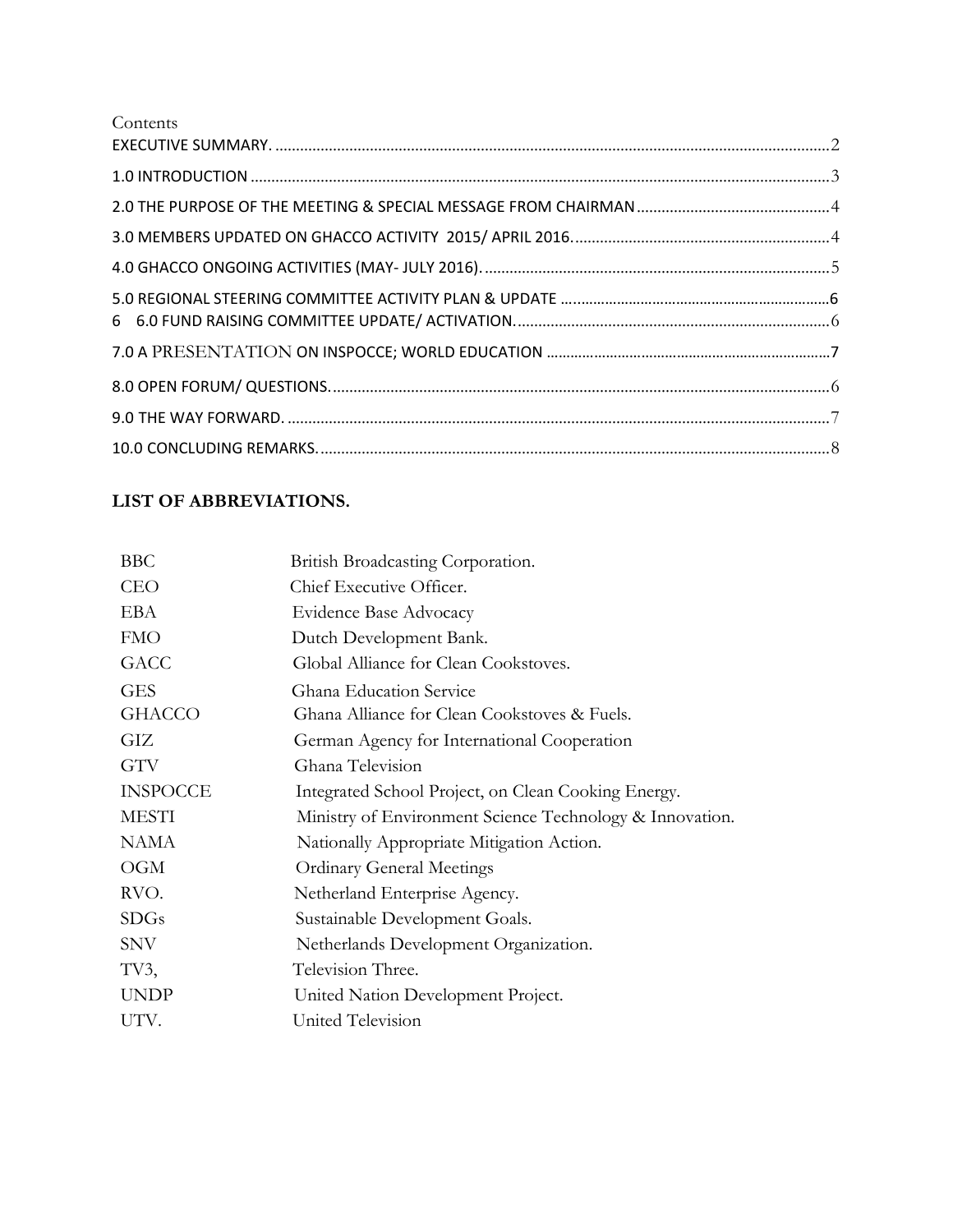#### <span id="page-2-0"></span> **EXECUTIVE SUMMARY.**

*The GHACCO National Executive Board as enshrined in the constitution, article 10 clause 10-15, resolved and called for the Ordinary General Meetings (OGM). The meetings was called to deliberate on matters involving status of activities undertaken, on-going activities, and opportunities for members. The Ordinary General Meeting was deemed relevant to encourage frequent face-to-face meetings of the members to enhance cohesion, networking and discussion of matters that may enrich good governance. The event was held at Energy Commission on Friday, August 19, 2016, at 10:00 am. The meeting was chaired by Auntie Sarah Agbey. She enumerated the purpose of the meeting as the Chairman of GHACCO, who travelled for equally assigned duties, gave his special massage via skype and also participated throughout the session. The Program Officer, Raymond Kusorgbor updated members on the GHACCO Progress Report (Activity Report June 2015/ April 2016) and also the ongoing Activities (May- July 2016). The Intr. Financial Secretary, Lovans Owusu- Takyi on his account reported on the financial position of GHACCO. He emphasized and activated the formation of other functional committees most importantly the fund raising committee. The Regional Steering Committees updated members on the initiatives they have undertaken. The open forum time provided opportunity to members to posse questions, get clarifications, and get further information all issues relevant to them. Members dilated their views on the way forward on how to strengthen GHACCO. Mr Manu on his closing remarks acknowledged the contributions of members for organizing a successful OGM. The members were challenged to intensify their hard work to make GHACCO achieve greater heights as the Executive Board works as a team; not as individuals, to help attain a common purpose.*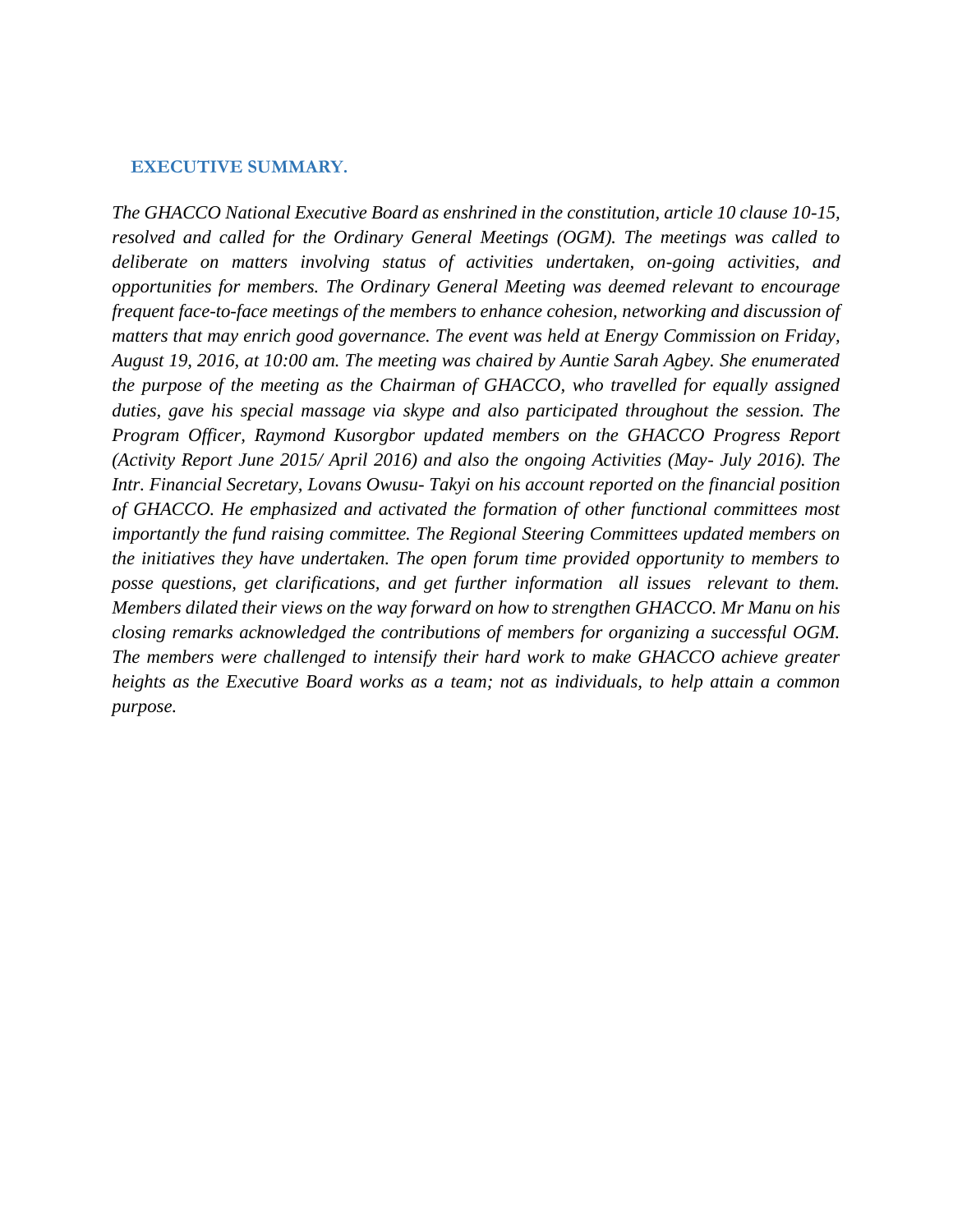#### <span id="page-3-0"></span>**1.0 INTRODUCTION**

The much awaited Sustainable Development Goals (SDGs), as the new global development agenda for development has seen reorientation of most organizations system of operation. The Sustainable Energy Governance Structures are modelled to incorporate approaches and strategies on achieving the Global Goals development goals on; how to end poverty, improve health &livelihood, take action on climate change and the environment, and build strong institutions among others.

The country's cookstoves & fuel energy governance analysis posits that key components like: a). strategic framework, b.) legal framework, c.) instructional structure, d.) national cookstoves sector policy implementation, e.) project development and f.) quest for sustainable funding, needed much attention. Also less attention has been devoted to the various small scale cookstoves projects in Ghana than expected due to scope and investment weight which less attracts public attention.

Globally, most of the notable problems related to the energy sector governance include: a) lack of transparent, and stable institutional environment, b) poor coordination and cooperation among major stakeholders in the sector, c) low levels of implementation of strategic goals, law and obligations, and d) low efficiency of the energy sector public administration just to mention few. It must also be noted that Ghana is not exempted from traces of such problems enumerated above. According to the Center for the Study of Democracy, 2010 some of the key ways forward are: a) building systems and institutions and the relationships between them, b) formulate laws and enforce them to transform the sector. c). deliberate financial sector policies to help utilize tools to achieve goals among others.

GHACCO as a key stakeholder platform in the sector recognizes that inter-functional coordination from other stakeholders in their deliverables especially the government will play a key role in transforming the sector. In our internal structure of governance, GHACCO sees building its system to be a vibrant institution could be achieved through: a) been financial accountable to members, b) operation of open door policy, c) building strong functional committees, regional steering committees, d) internalizing GHACCO constitutional provisions in jurisdiction, e) developing and improving on the administrative governance just to mention few.

The OGM meeting organized provided avenues to for members to be accounted to. This also help to deliberate on matters involving status of activities undertaken, on-going activities, and opportunities for members. This encouraged frequent face-to-face meetings with the members to enhance cohesion, networking and discussion of matters that will enrich the governance system of GHACCO. Strong criticisms from members and stakeholders on internal governance structures helped the National Executive Board the challenge itself to help build vibrant institution. The OGM concerns are computed into day to day administrative management of GHACCO.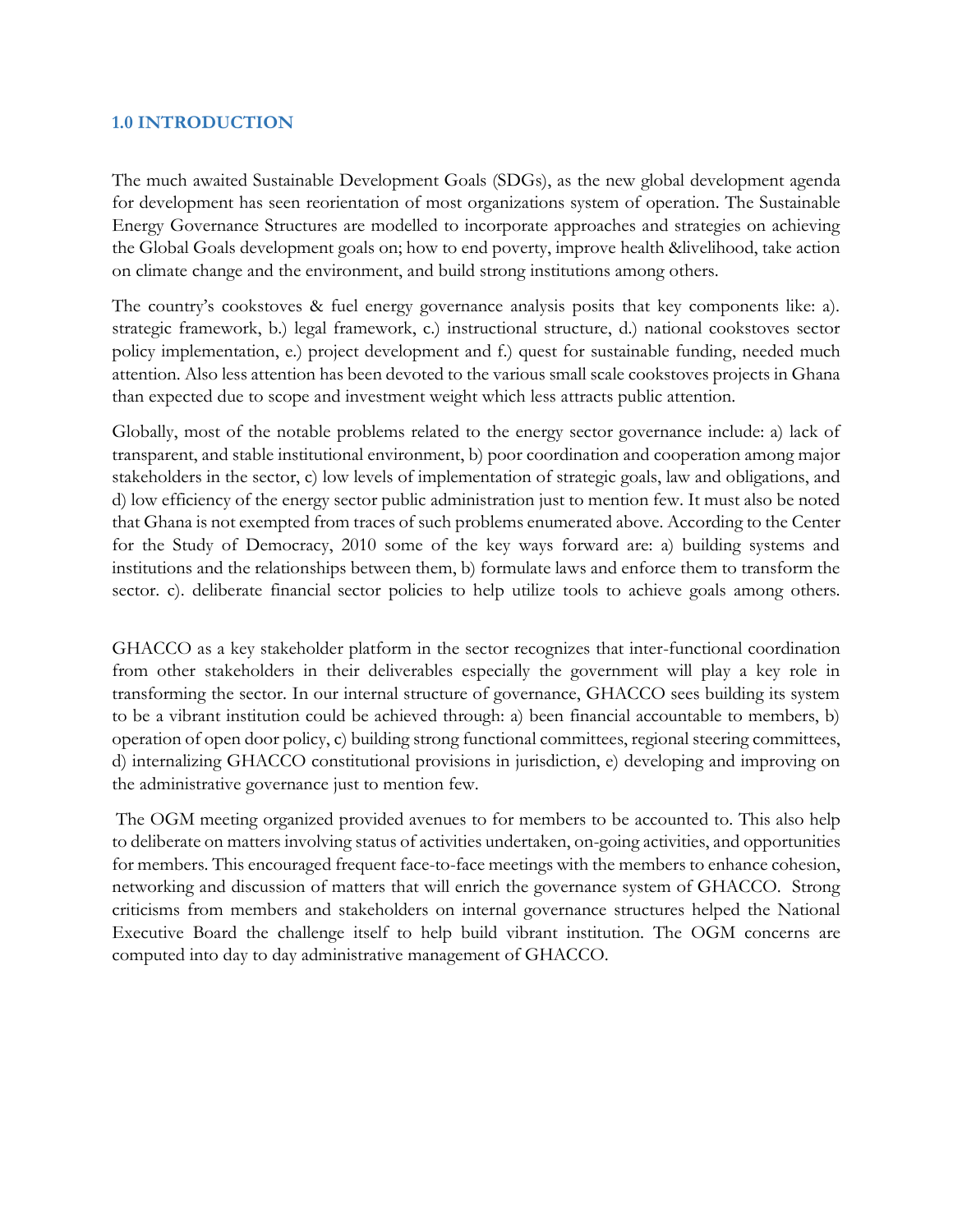#### <span id="page-4-0"></span>**2.0 THE PURPOSE OF THE MEETING & SPECIAL MESSAGE FROM CHAIRMAN**

The Chairperson for the meeting, Auntie Sarah noted that, the purpose of the meeting, is in line with constitution to ensure face to face interaction with members and most importantly to account to members. She coached participants on the constitutional requirements for the call of GHACCO meetings like the Ordinary General Meeting, Emergency Meeting, Annual General Assembly among others. Lovans read the constitution articles and provisions to buttress and lay more emphasis in this regard.

The chairman in his special message acknowledge the support from members over the years. He noted that, the board works as a team and takes collective administrative decision than unilateral. He defused certain concerns from the email attack. He emphasized via skype that: "I am currently on a business trip to seek funding hence working in support with the board". He enumerated the agenda of the meeting.

## <span id="page-4-1"></span>**3.0 MEMBERS UPDATED ON GHACCO ACTIVITY REPORT JUNE 2015/ APRIL 2016.**

Raymond Kusorgbor updated members on the progress report whose activities reporting period is indicated above. Some review of tasks accomplished by the board were highlighted as follows:

- Office equipment secured, and National Coordinator and Program Officer recruited
- Remuneration for 2 staff undertaken during the period.
- GHACCO participated in national and international advocacy and energy-related programs, workshops and conferences.
- Regional awareness creation activities organized in Accra and Kumasi
- **EXECO** organized quarterly executive meetings at national level.
- The board witnessed increased membership through membership solicitation campaigns at national and regional levels.
- The distributors and retailers were trained in marketing skills and innovative business models for improved cookstoves dissemination both in Accra and Kumasi.
- **Example 3** Regional Steering Committee and Regional Operation of GHACCO held: Greater Accra, Volta Region and Ashanti Region.
- Also hosted stoves plus academy capacity building workshop or training.
- Collection of membership dues intensified.
- There were several media engagements like BBC, GTV, UTV, TV3, HOT FM
- GHACCO has organized and hosted the global forum on clean cooking.
- GHACCO a technical member helped in the formulation of NAMA Policy, collaboration partner on INSPOCCE project, and Ghana Girl Guides Clean Cooking Project and
- There were investment meetings undertaken with FMO (Dutch Development Bank), GIZ and Netherland Enterprise Agency (KVO) among others.

This yielded the RVO cookstoves sector project in its inception stage implemented by GHACCO and SNV.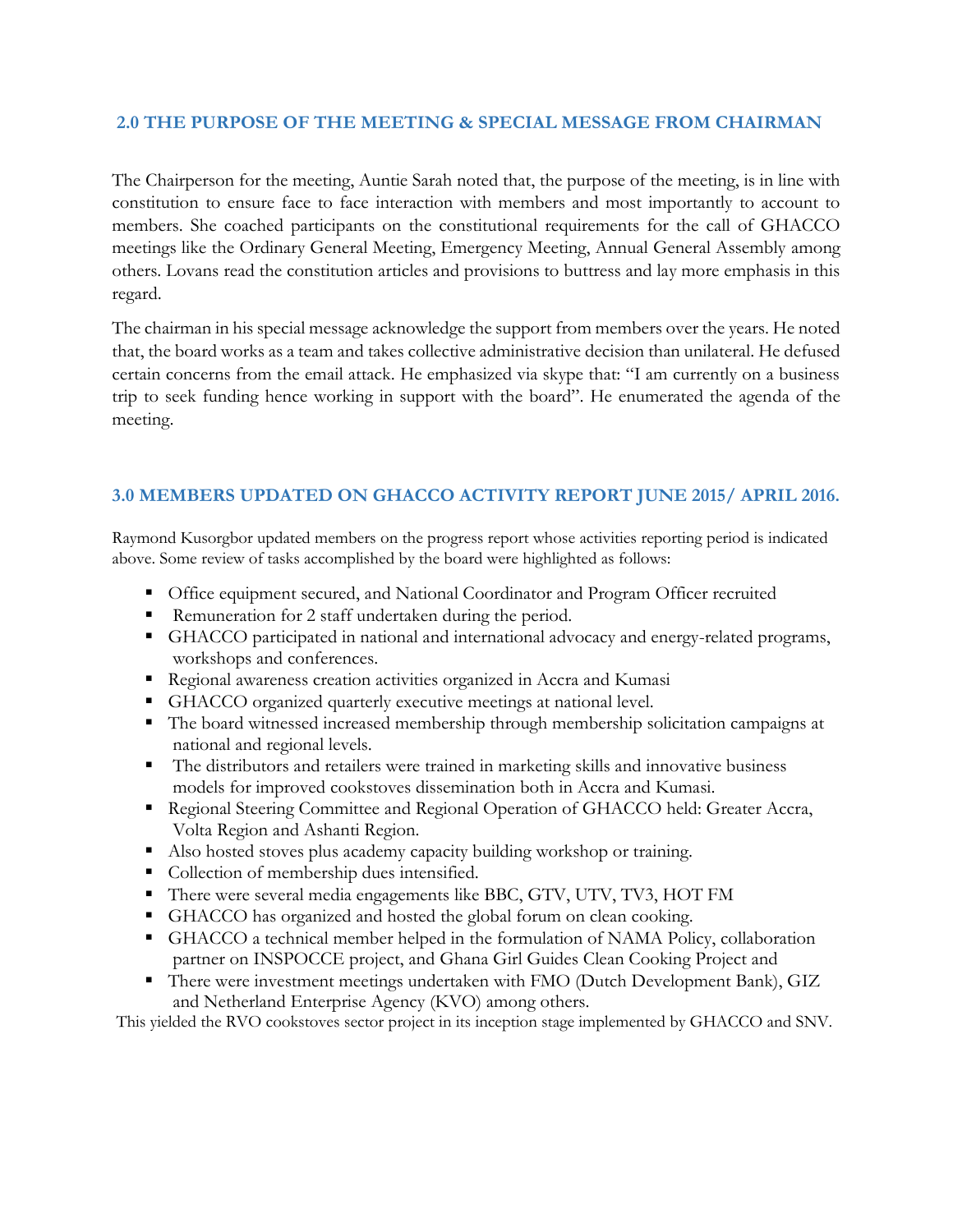## <span id="page-5-0"></span>**4.0 GHACCO ONGOING ACTIVITIES (MAY- JULY 2016).**

 Raymond also updated members on the ongoing initiatives. This period spans from May to July 2016 activities that were:

- Funding initiatives involve periodical writing of proposals and seek for funding from various partners to promote the cookstoves and fuels sector in Ghana.
- GHACCO/SNV EBA Project. GHACCO through partnership with SNV has established collaboration to develop Evidence Based Advocacy Plan to promote access to clean and affordable improved cookstoves and sustainable use of clean energy in Ghana. GACCO has participated in two workshops organised by SNV.
- GHACCO/ Netherland Enterprise Agency (RVO) Project. The National Coordinator (William) contacted Netherlands Enterprise Agency to support the cookstoves sector in Ghana. The Executive Board further held meetings with RVO in Ghana on: Monday, March 21, 2016 at 2:00 pm and the secondly on Wednesday, March 23, 2016 at 3:00 pm at SNV Office. We have established funding and technical support as the project is in its inception stage.
- Cookstoves data collection currently is coordinating the collection of quarterly cookstoves production and sales figures for 2016 from the manufacturers.
- Partnership initiatives: thus administrative and working partnership with Switch Africa Green; UNDP, Ghana and others have been established. GACC has been a faithful partner to GHACCO and recently supported top women CEO in the clean Cookstove sector with a training on on Grant Writing.
- National Cookstoves Market Activation Campaign. GHACCO collaborated with GACC to organize and subsequent participation of manufacturers and mobilized data for the campaign. This market activation took place in market centres such as: Kaneshie, Mallam Attah, Nima, Dome, Madina, Labadi, Dansoman, Ashiaman of Accra and in Kumasi: Spintex, Bantama, Dr Mensah Street, and Asafo Market.
- GES Cookstoves Festival; Sunyani. GACC in collaboration with GHACCO and World Education International is working with GES to mainstream Clean Cookstoves and Fuels in Ghana Basic Education Curriculum. GHACCO is also working with Ghana Girl Guides to mainstream Clean Cooking solution is their activities.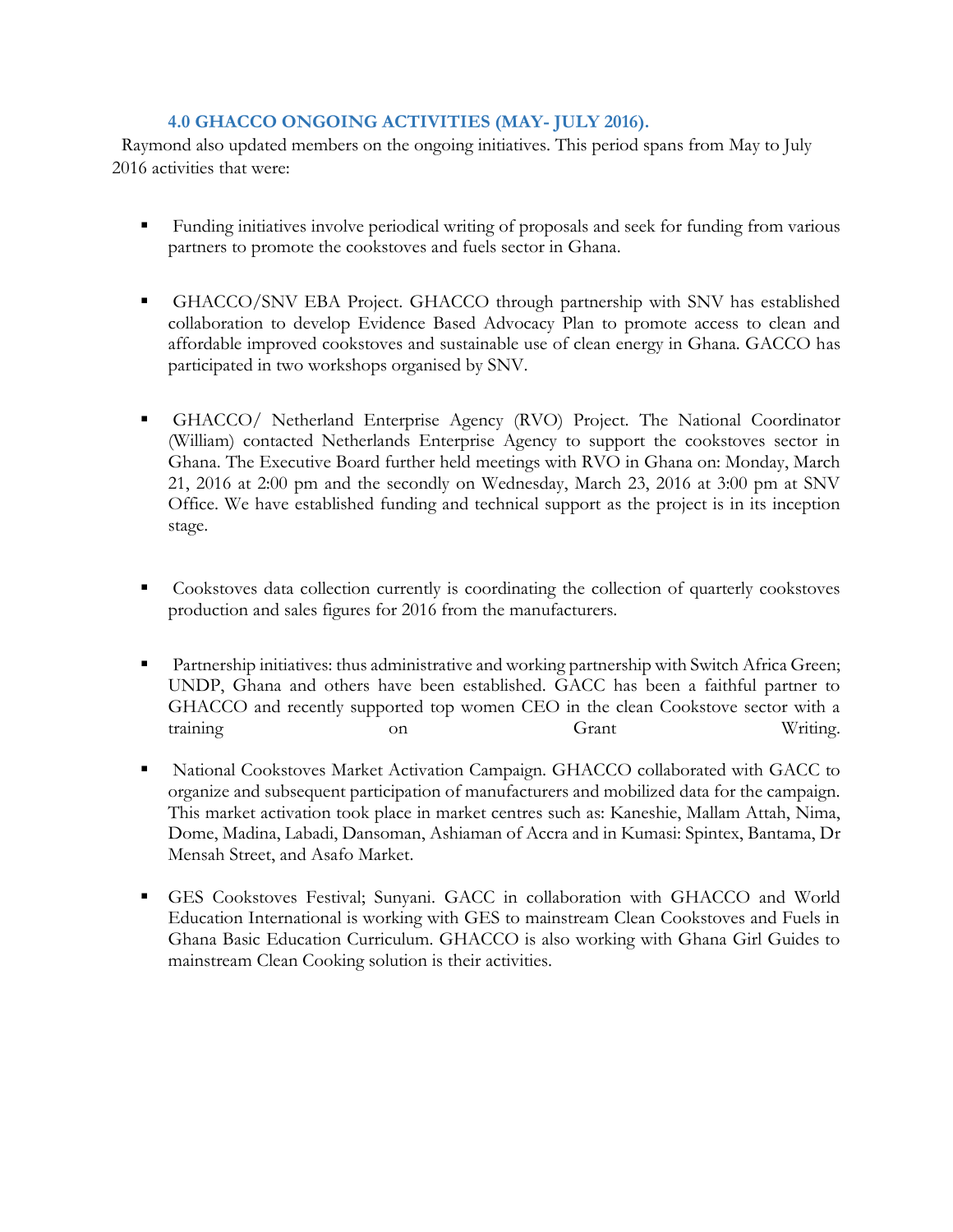#### <span id="page-6-0"></span>**5.0 REGIONAL STEERING COMMITTEE ACTIVITY PLAN & UPDATE.**

GHACCO preliminary activity plan for various Regional Steering Committees mainly involve capacity development on leadership skills, project management/coordination, and general orientation on GHACCO as an institution among others. Auntie Sarah noted that, resources will be made available for such capacity developments. The coordinator for Greater Accra, Jackson outlines some plans and initiatives for his region. Raymond Kusorgbor noted that, the EBA Project 2016 preliminary activities to actively engage all the committees in the stakeholder consultation process and implementation process.

## **6.0 FUND RAISING COMMITTEE UPDATE/ ACTIVATION.**

The Intr. Financial Secretary, Lovans explained the essence of fund raising committee to be help complement funding efforts in securing sustainable funding. Other subcommittees were activated and members indicated their prepared committee groups based on technical knowledge, expertise and experience among others. The main committees activated included:

i. Fundraising and Resource Mobilization Sub-Committee

ii. Technical Sub-Committee (shall address technical issues on Production, Marketing,

Standardization, Research, Distribution, etc)

iii. Policy Coordination Sub-Committee (Research and Advocacy)

iv. Monitoring and Evaluation Sub-Committee.

v. Membership and Elections Sub-Committee.

## **7.0 A PRESENTATION ON INSPOCCE; WORLD EDUCATION**

The National Coordinator of World Education Adwoa Sey indicated that, INSPOCCE program aims at: developing and integrating clean cooking energy information into the Basic Education curriculum of Ghana Education Service. This seeks to increasing knowledge and positive attitudes of students, their families and the community members at large. Also driving force for demand and adoption of clean cookstoves and fuels in households in the Ga West Municipality of the Greater Accra Region She also indicated that, GES National Cultural Festival for Second Cycle institutions in Sunyani to provide an avenue for GHACCO especially manufacturers to sell, demonstrate and create awareness on clean cookstoves & fuels.

## <span id="page-6-1"></span>**8.0 OPEN FORUM/ QUESTIONS.**

This session provided opportunity for members to express their concerns, be clarifies and informed on all issues bordering GHACCO. Concerns were raised on communication of GHACCO activities, membership dues, widening of the mailing list, revisiting the data base, membership dues among others.

Gifty Baaba Asmah noted that, the Executive Board should determine duration of being a member prior to voting. She was clarified on the awareness campaign involvement that not all members that were involved in the planning processes were meant for implementation phase. Some members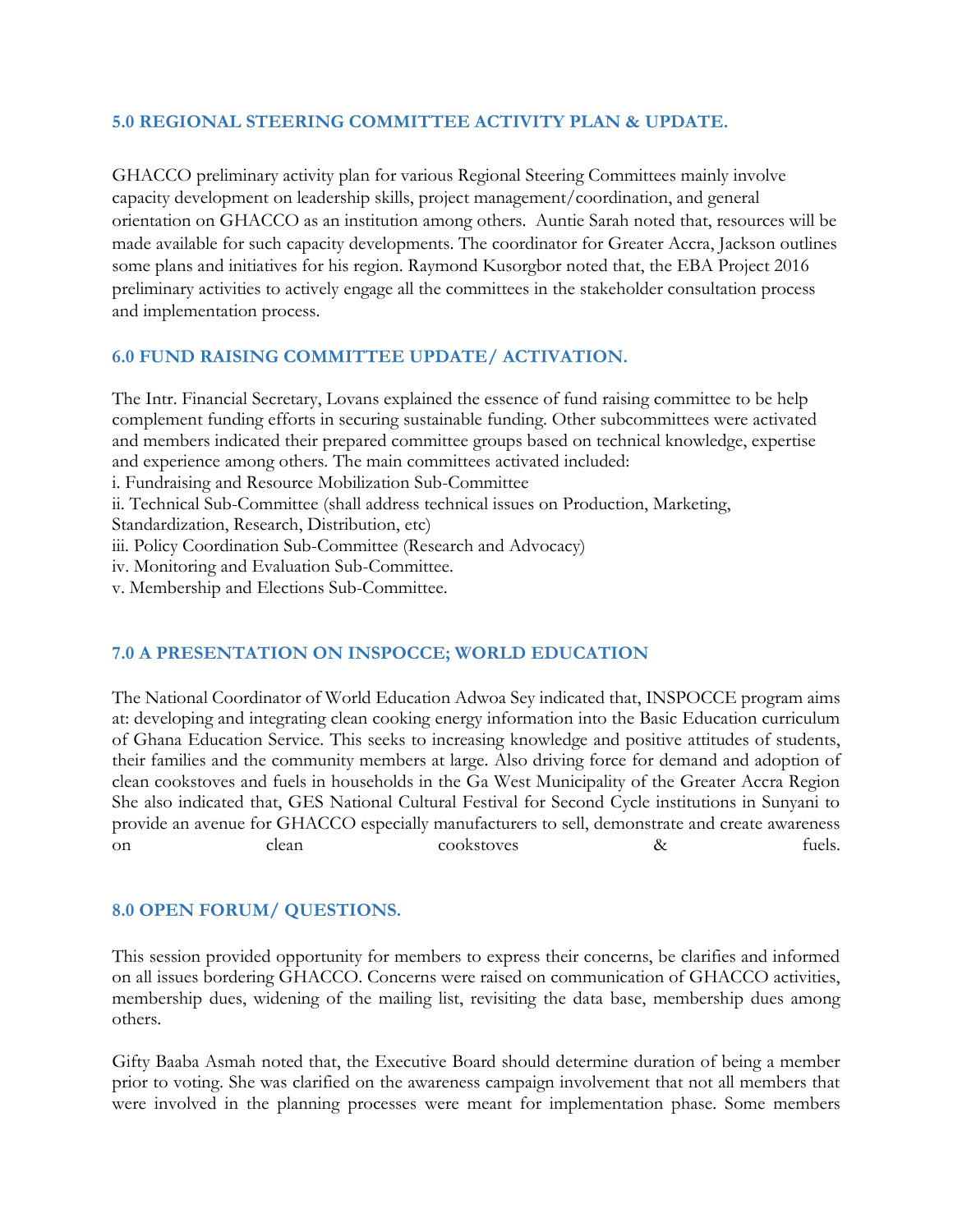questioned why some cookstoves were promoted over the others in just ended awareness campaign launch. Kwesi noted that it is Global Alliance decision per their implementation strategy will at preliminary stage focus on the stoves that are widely known in the market. He explained that funding will be sought for other brands of stoves and if possible, institutional stoves too to also be promoted during the subsequent phase of the awareness campaign.

Global Alliance noted that the marking campaign has served as a learning curve for decision making and subsequent improvement from the baseline of delivery. They are considering TV and Bill board ads to be done for the second phase of the campaign. During this phase, manufacturers to be given funds to either increase stock or undertake their own campaign. Kwesi noted that the manufacturers respond to the campaign was not much reactive because they were already stretched in the market place

Faustina Boakye demanded to know about CookClean Ghana Limited involvement in NAMA projects due to possible conflict of interest. Kwesi Sarpong and Lovans indicated that the NAMA project was facilitated through open National/ International competitive bidding processes and was won prior to electing the CEO of CookClean as National Chairman of GHACCO.

Also recommended was the need to explore social media communication tool kits for information dissemination. The need to periodically email members the progress reports, give bullet update on projects, share newsletters, and also request members to submit periodic inputs. Mr Manu admonished members to respond to their mail and help contribute their inputs in decision making processes. He noted that the website will provide social media and commercial marketing opportunities for members. Lovan edged members undertaking individual projects to update GHACCO and the create marketplace on the website.

Joseph Senyo shared light on some Green Climate Fund Opportunities in the country coordinated by Ecobank, MESTI, and ministry of Finance. He was encouraged to share the details with the members. Richard Matey also shared detailed information on the administrative governance and processes involves prior to accessing the fund.

Auntie Sarah addressed concerns on GHACCO financial position with emphasis that, ongoing internal auditing, findings and recommendations will be made available. This will also inform financial reform structures to improve the status quo. This was as a result of questions from Kwesi on untallied disparity of 2015 budget verses the actual. Kwesi noted that, Global Alliance had no issues of misappropriation of fund rather a payment made to SNV; adept inherited by the current Executive Board.

#### <span id="page-7-0"></span>**9.0 THE WAY FORWARD.**

The members suggested the need to develop controls systems for effective financial administration and reporting. This is essential to strengthen financial governance structures for accountability and transparency. Suggestions to make GHACCO sustainable were discussed and focus on LPG sector stakeholders' mobilization was emphasized. It was also noted that GHACCO will be funded in the next two years and a new national coordinator will be recruited. GHACCO is encouraged to join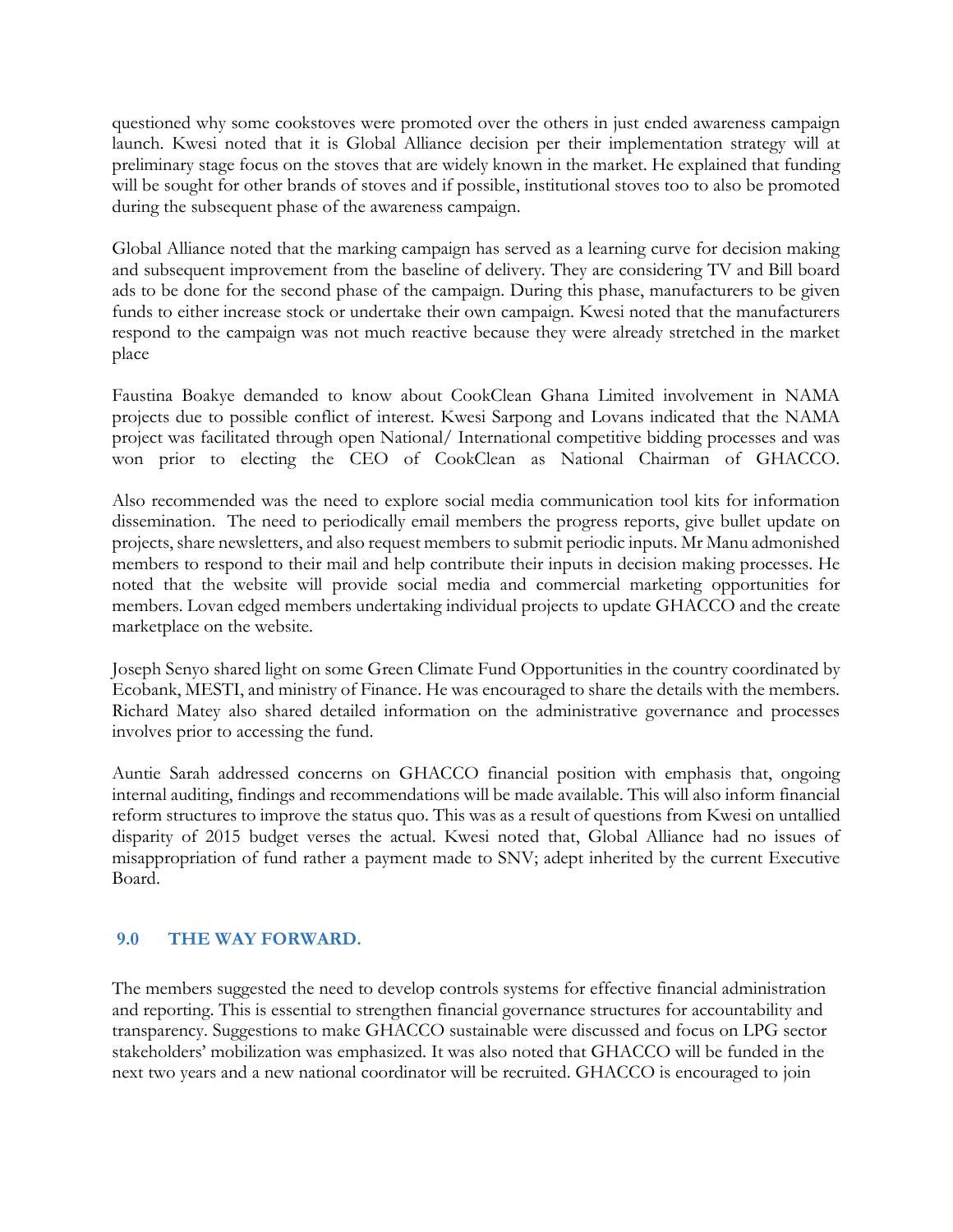world organizations to access global platforms and resources. GHACCO to submit 2016/2017 budget activities.

#### <span id="page-8-0"></span>**10.0 CONCLUDING REMARKS.**

Mr Manu on his concluding remarks thanked members for their contribution and will make use of their ideas and contributions. He requested for their support and criticisms are welcomed to make GHACCO strong. He once again thanked members for their valuable times.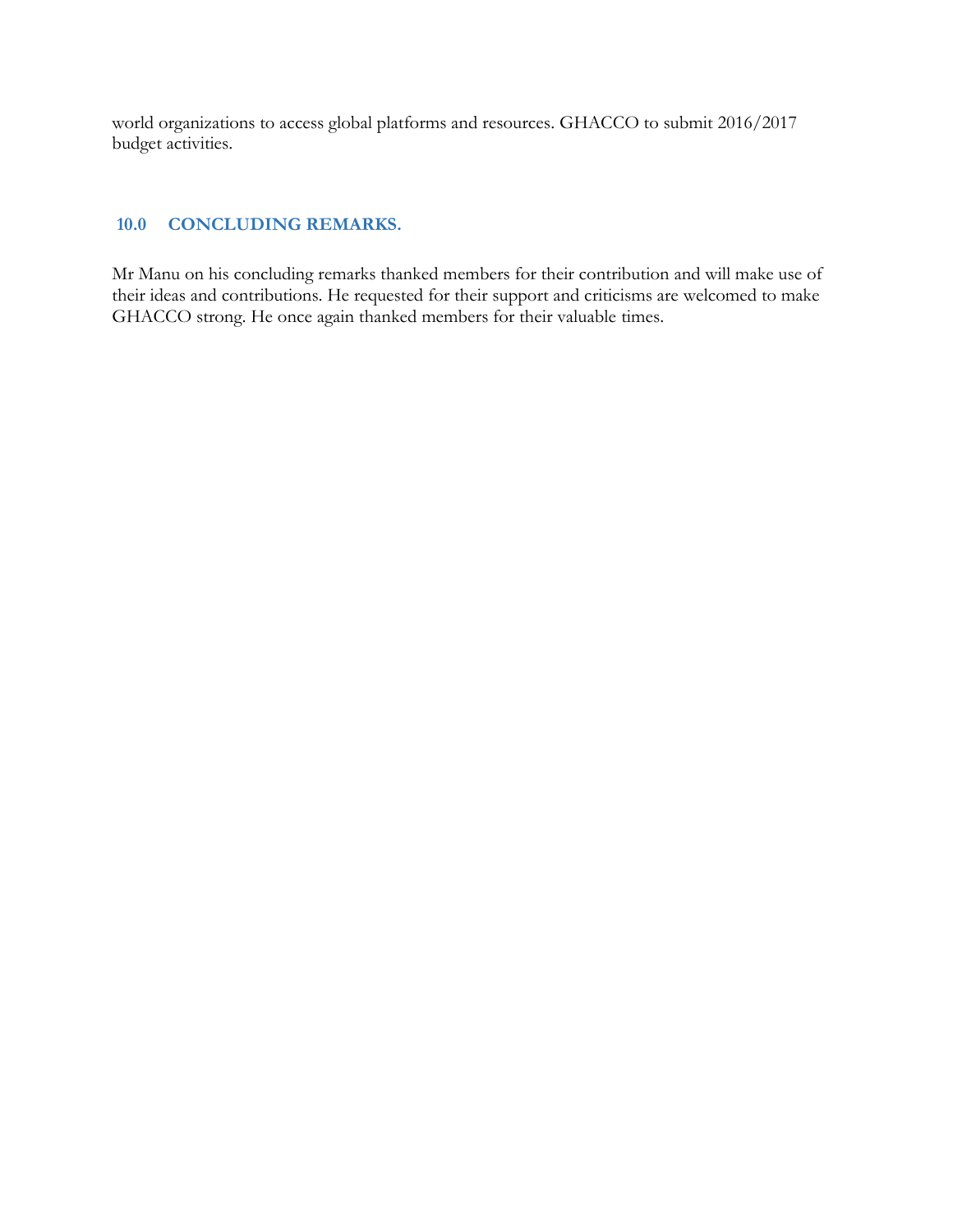## **PICTURE GALLARY**







.